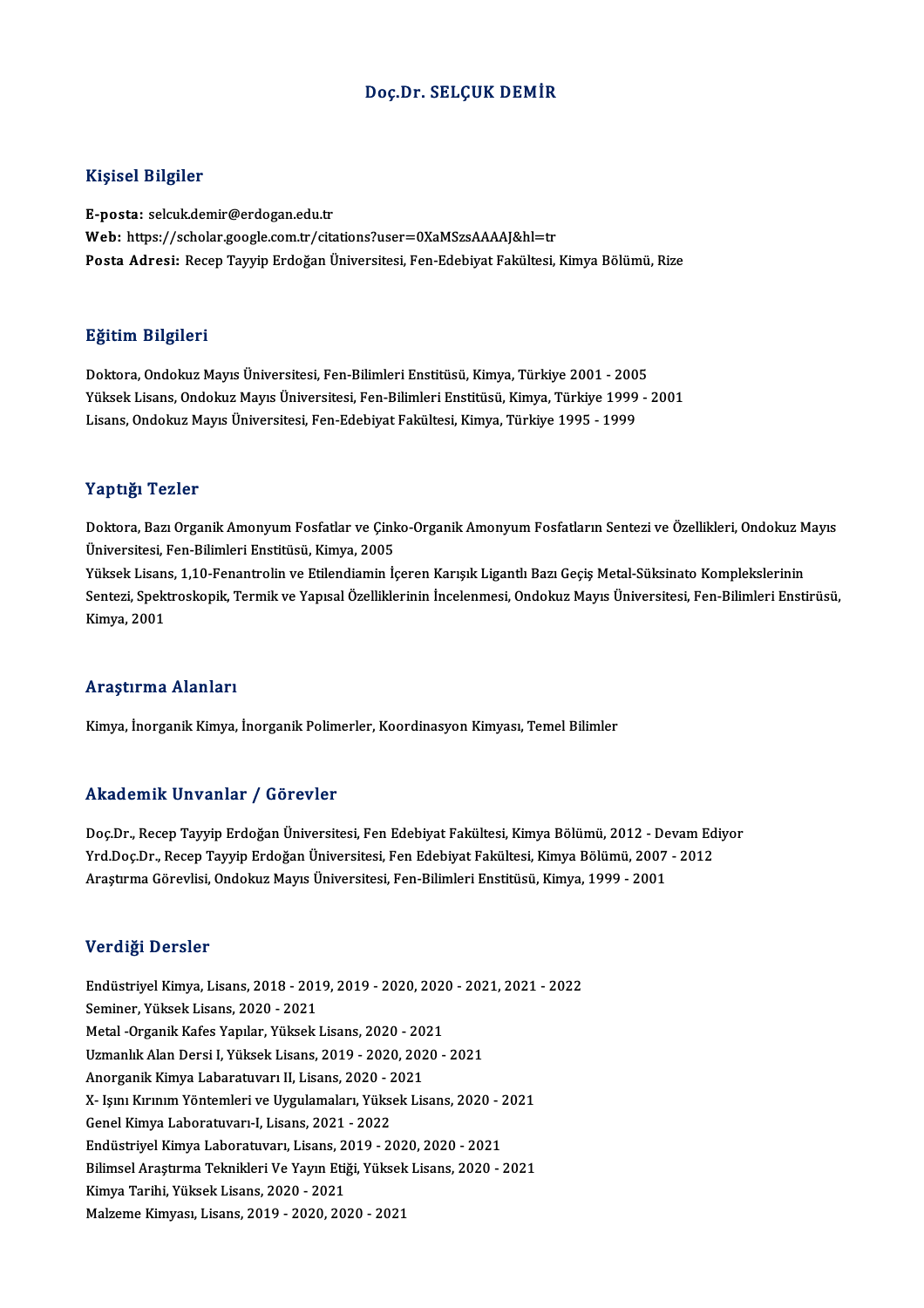## Yönetilen Tezler

Yönetilen Tezler<br>Demir S., Bipiridin Lewis Bazı İçeren Zirkonyum Metal-Organik Kafes Yapıların Sentez, Karakterizasyon ve Gaz<br>Adsernsiyan Örelliklerinin Arastırılması, Yüksek Lisans, N.Bilgin(Öğrensi), 2017 1 SASSASAT 1 SASS.<br>Demir S., Bipiridin Lewis Bazı İçeren Zirkonyum Metal-Organik Kafes Yapıların S.<br>Adsorpsiyon Özelliklerinin Araştırılması, Yüksek Lisans, N.Bilgin(Öğrenci), 2017

# Adsorpsiyon Ozelliklerinin Araşurliması, ruksek Lisans, N.Bilgin(Ogrenci), 2017<br>SCI, SSCI ve AHCI İndekslerine Giren Dergilerde Yayınlanan Makaleler

|      | SCI, SSCI ve AHCI İndekslerine Giren Dergilerde Yayınlanan Makaleler                                                          |
|------|-------------------------------------------------------------------------------------------------------------------------------|
| L    | Enhanced water stability and high CO2 storage capacity of a Lewis basic sites-containing zirconium<br>metal-organic framework |
|      | Demir S., Bilgin N., Cepni H. M., Furukawa H., Yılmaz F., Altintas C., Keskin S.                                              |
|      | DALTON TRANSACTIONS, cilt.50, sa.45, ss.16587-16592, 2021 (SCI Indekslerine Giren Dergi)                                      |
| П.   | Determination of color additive tartrazine (E 102) in food samples after dispersive solid phase                               |
|      | extraction with a zirconium-based metal-organic framework (UiO-66(Zr)-(COOH)(2))<br>OYMAK T., TOKALIOĞLU Ş., Cam S., Demir S. |
|      | FOOD ADDITIVES AND CONTAMINANTS PART A-CHEMISTRY ANALYSIS CONTROL EXPOSURE & RISK                                             |
|      | ASSESSMENT, cilt.37, sa.5, ss.731-741, 2020 (SCI Indekslerine Giren Dergi)                                                    |
| Ш.   | Designing bipyridine-functionalized zirconium metal-organic frameworks as a platform for clean                                |
|      | energy and other emerging applications                                                                                        |
|      | TU T. N., NGUYEN M. V., NGUYEN H. L., YULIARTO B., CORDOVA K. E., Demir S.                                                    |
|      | COORDINATION CHEMISTRY REVIEWS, cilt.364, ss.33-50, 2018 (SCI Indekslerine Giren Dergi)                                       |
| IV.  | Zirconium-based highly porous metal-organic framework (MOF-545) as an efficient adsorbent for                                 |
|      | vortex assisted-solid phase extraction of lead from cereal, beverage and water samples                                        |
|      | TOKALIOĞLU Ş., Yavuz E., Demir S., PATAT Ş.                                                                                   |
|      | FOOD CHEMISTRY, cilt.237, ss.707-715, 2017 (SCI İndekslerine Giren Dergi)                                                     |
| V.   | Solvent free utilization and selective coupling of epichlorohydrin with carbon dioxide over                                   |
|      | zirconium metal-organic frameworks                                                                                            |
|      | Demir S., USTA S., Tamar H., Ulusoy M.                                                                                        |
|      | MICROPOROUS AND MESOPOROUS MATERIALS, cilt.244, ss.251-257, 2017 (SCI Indekslerine Giren Dergi)                               |
| VI.  | Copper(II) complexes with pyridine-2,6-dicarboxylic acid from the oxidation of copper(I) iodide                               |
|      | Demir S., CEPNI H. M., HOLYNSKA M., KAVANOZ M., YILMAZ F., Zorlu Y.                                                           |
|      | JOURNAL OF COORDINATION CHEMISTRY, cilt70, sa.19, ss.3422-3433, 2017 (SCI İndekslerine Giren Dergi)                           |
| VII. | Metal-organic frameworks based on copper(I) iodide and pyridine-3,5-dicarboxylic acid: Synthesis,                             |
|      | crystal structures and luminescent properties                                                                                 |
|      | Demir S., CEPNI H. M., Bilgin N., HOLYNSKA M., YILMAZ F.                                                                      |
|      | POLYHEDRON, cilt.115, ss.236-241, 2016 (SCI İndekslerine Giren Dergi)                                                         |
|      | VIII. A tetranuclear copper (II) complex with pyrazole-3,5-dicarboxylate ligands: synthesis,                                  |
|      | characterization and electrochemical properties                                                                               |
|      | Demir S., CEPNI H. M., HOLYNSKA M., KAVANOZ M.                                                                                |
|      | ZEITSCHRIFT FUR NATURFORSCHUNG SECTION B-A JOURNAL OF CHEMICAL SCIENCES, cilt.71, sa.4, ss.305-310,                           |
|      | 2016 (SCI İndekslerine Giren Dergi)                                                                                           |
| IX.  | Improving the stability of solar cells using metal-organic frameworks                                                         |
|      | NEVRUZOGLU V., DEMIR S., Karaca G., Tomakin M., BILGIN N., YILMAZ F.                                                          |
|      | JOURNAL OF MATERIALS CHEMISTRY A, cilt.4, sa.20, ss.7930-7935, 2016 (SCI İndekslerine Giren Dergi)                            |
| X.   | A phytochemical-containing metal-organic framework: Synthesis, characterization and molecular                                 |
|      | simulations for hydrogen adsorption                                                                                           |
|      | Demir S., Cepni H. M., TOPCU Y., Holynska M., Keskin S.                                                                       |
|      | INORGANICA CHIMICA ACTA, cilt.427, ss.138-143, 2015 (SCI Indekslerine Giren Dergi)                                            |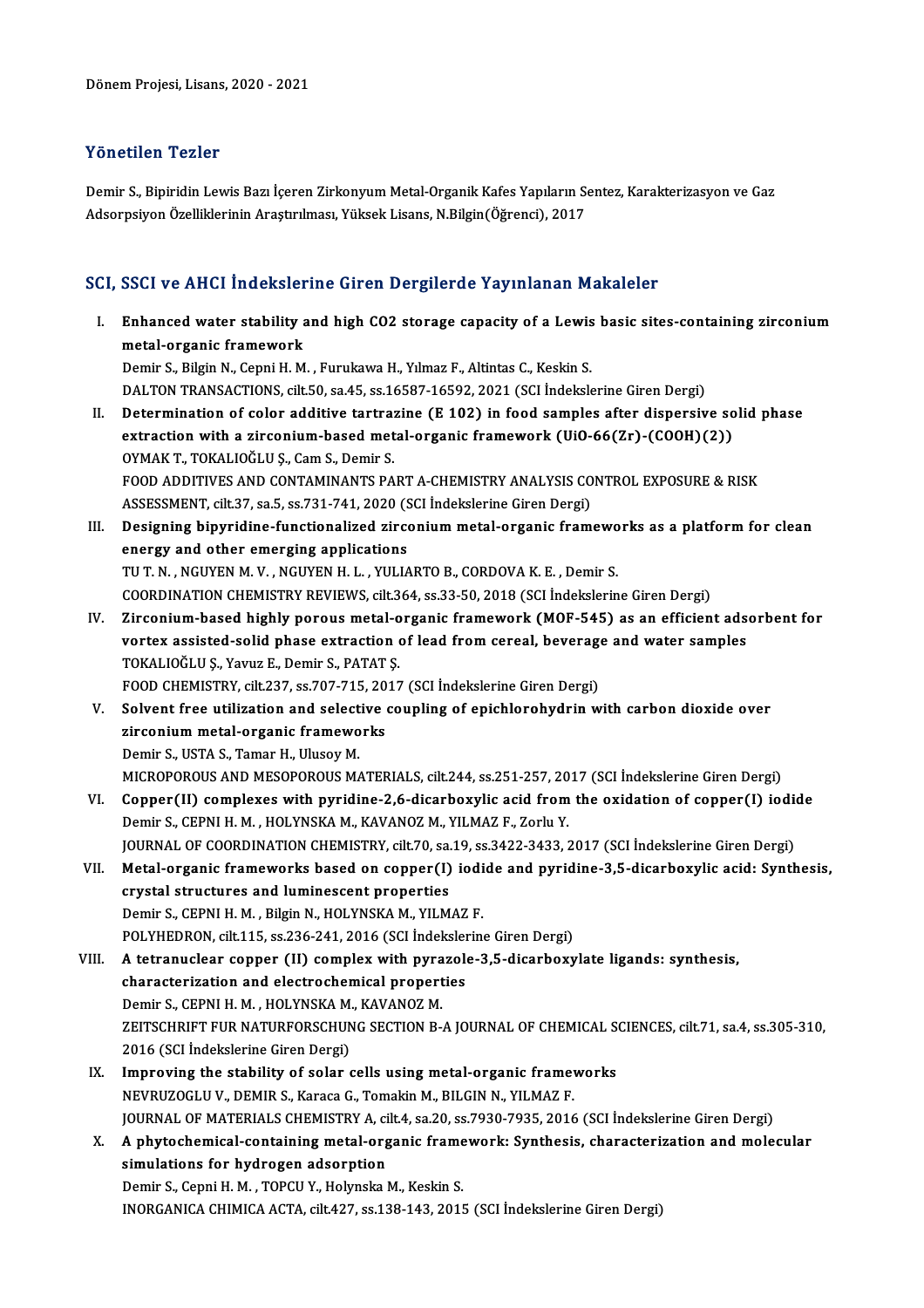| XI.    | (1-Methyl-2-(thiophen-2-yl)-1H-benzo[d]ilmidazole) and its three copper complexes: Synthesis,<br>characterization and fluorescence properties<br>Demir S., Eren B., HOLYNSKA M. |
|--------|---------------------------------------------------------------------------------------------------------------------------------------------------------------------------------|
|        | JOURNAL OF MOLECULAR STRUCTURE, cilt.1081, ss.304-310, 2015 (SCI Indekslerine Giren Dergi)                                                                                      |
| XII.   | 4-Methyl-N-(4-methylphenylsulfonyl)-N-phenylbenzenesulfonamide                                                                                                                  |
|        | Eren B., DEMİR S., Dal H., HÖKELEK T.                                                                                                                                           |
|        | Acta Crystallographica Section E: Structure Reports Online, cilt.70, sa.3, 2014 (SCI Expanded İndekslerine Giren                                                                |
|        | Dergi)                                                                                                                                                                          |
| XIII.  | Synthesis, Structure, and Metalation of Two New Highly Porous Zirconium Metal-Organic                                                                                           |
|        | Frameworks                                                                                                                                                                      |
|        | MORRIS W., VOLOSSKIY B., Demir S., GANDARA F., McGrier P. L., FURUKAWA H., CASCIO D., Stoddart J. F., YAGHI O.                                                                  |
|        | M.                                                                                                                                                                              |
|        | INORGANIC CHEMISTRY, cilt 51, sa 12, ss.6443-6445, 2012 (SCI Indekslerine Giren Dergi)                                                                                          |
| XIV.   | Solvothermal synthesis and characterization of coordination polymers of cobalt(II) and zinc(II) with                                                                            |
|        | succinic acid                                                                                                                                                                   |
|        | DEMIR S., Kantar G. K., Topcu Y., LI Q.                                                                                                                                         |
|        | TRANSITION METAL CHEMISTRY, cilt.37, sa.3, ss.257-263, 2012 (SCI Indekslerine Giren Dergi)                                                                                      |
| XV.    | Experimental and theoretical study on the structure and vibrational spectra of beta-2-                                                                                          |
|        | aminopyridinium dihydrogenphosphate                                                                                                                                             |
|        | ÇIRAK Ç., DEMİR S., UCUN F., ÇUBUK O.                                                                                                                                           |
|        | SPECTROCHIMICA ACTA PART A-MOLECULAR AND BIOMOLECULAR SPECTROSCOPY, cilt.79, sa.3, ss.529-532, 2011                                                                             |
|        | (SCI İndekslerine Giren Dergi)                                                                                                                                                  |
| XVI.   | Novel Coordination Polymers of Metal(II) Succinates with 4-Aminopyridine: Synthesis,                                                                                            |
|        | Spectroscopic, Thermal, and Fluorescent Properties                                                                                                                              |
|        | DEMİR S., KAYA G.                                                                                                                                                               |
|        | ZEITSCHRIFT FUR ANORGANISCHE UND ALLGEMEINE CHEMIE, cilt.637, ss.456-461, 2011 (SCI İndekslerine Giren                                                                          |
|        | Dergi)                                                                                                                                                                          |
| XVII.  | Synthesis, Crystal Structure, Magnetic, Thermal and Fluorescent Properties of [Co(H2O)(4)(nia)(2)]                                                                              |
|        | $(suc)$ center dot $(H(2)suc)$                                                                                                                                                  |
|        | DEMİR S., Yilmaz V. T., MROZINSKI J., LIS T., HOLYNSKA M.                                                                                                                       |
|        | ZEITSCHRIFT FUR NATURFORSCHUNG SECTION B-A JOURNAL OF CHEMICAL SCIENCES, cilt.65, sa.6, ss.695-700,                                                                             |
|        | 2010 (SCI İndekslerine Giren Dergi)                                                                                                                                             |
| XVIII. | Metal(II) Nicotinamide Complexes Containing Succinato, Succinate and Succinic Acid: Synthesis,                                                                                  |
|        | Crystal Structures, Magnetic, Thermal, Antimicrobial and Fluorescent Properties                                                                                                 |
|        | DEMİR S., Yilmaz V. T., Sariboga B., Buyukgungor O., MROZINSKI J.                                                                                                               |
|        | JOURNAL OF INORGANIC AND ORGANOMETALLIC POLYMERS AND MATERIALS, cilt.20, sa.2, ss.220-228, 2010 (SCI                                                                            |
|        | Indekslerine Giren Dergi)                                                                                                                                                       |
| XIX.   | One-Dimensional Cobalt(II) and Zinc(II) Succinato Coordination Polymers with Nicotinamide:                                                                                      |
|        | Synthesis, Structural, Spectroscopic, Fluorescent and Thermal Properties                                                                                                        |
|        | DEMIR S., Yilmaz V. T., YILMAZ F., Buyukgungor O.                                                                                                                               |
|        | JOURNAL OF INORGANIC AND ORGANOMETALLIC POLYMERS AND MATERIALS, cilt.19, sa.3, ss.342-347, 2009 (SCI                                                                            |
|        | İndekslerine Giren Dergi)                                                                                                                                                       |
| XX.    | Ethene-trans-1,2-bis(4-pyridinium) dihydrogenphosphite and dihydrogenphosphate compounds                                                                                        |
|        | exhibiting cooperative and directed hydrogen bonds between cations and anions: H(2)bpe(H2PO3)                                                                                   |
|        | (2) and H(2)bpe(H2PO4)(2)center dot H2O                                                                                                                                         |
|        | YILMAZ V. T., Demir S., HARRISON W. T. A.<br>ZEITSCHRIFT FUR NATURFORSCHUNG SECTION B-A JOURNAL OF CHEMICAL SCIENCES, cilt.61, sa.9, ss.1067-1071,                              |
|        | 2006 (SCI İndekslerine Giren Dergi)                                                                                                                                             |
| XXI.   | (3-Hydroxy-2-pyridylmethyl)dimethylammonium dihydrogen phosphate                                                                                                                |
|        | Demir S., YILMAZ V., HARRISON W.                                                                                                                                                |
|        | ACTA CRYSTALLOGRAPHICA SECTION C-STRUCTURAL CHEMISTRY, cilt.62, 2006 (SCI Indekslerine Giren Dergi)                                                                             |
|        |                                                                                                                                                                                 |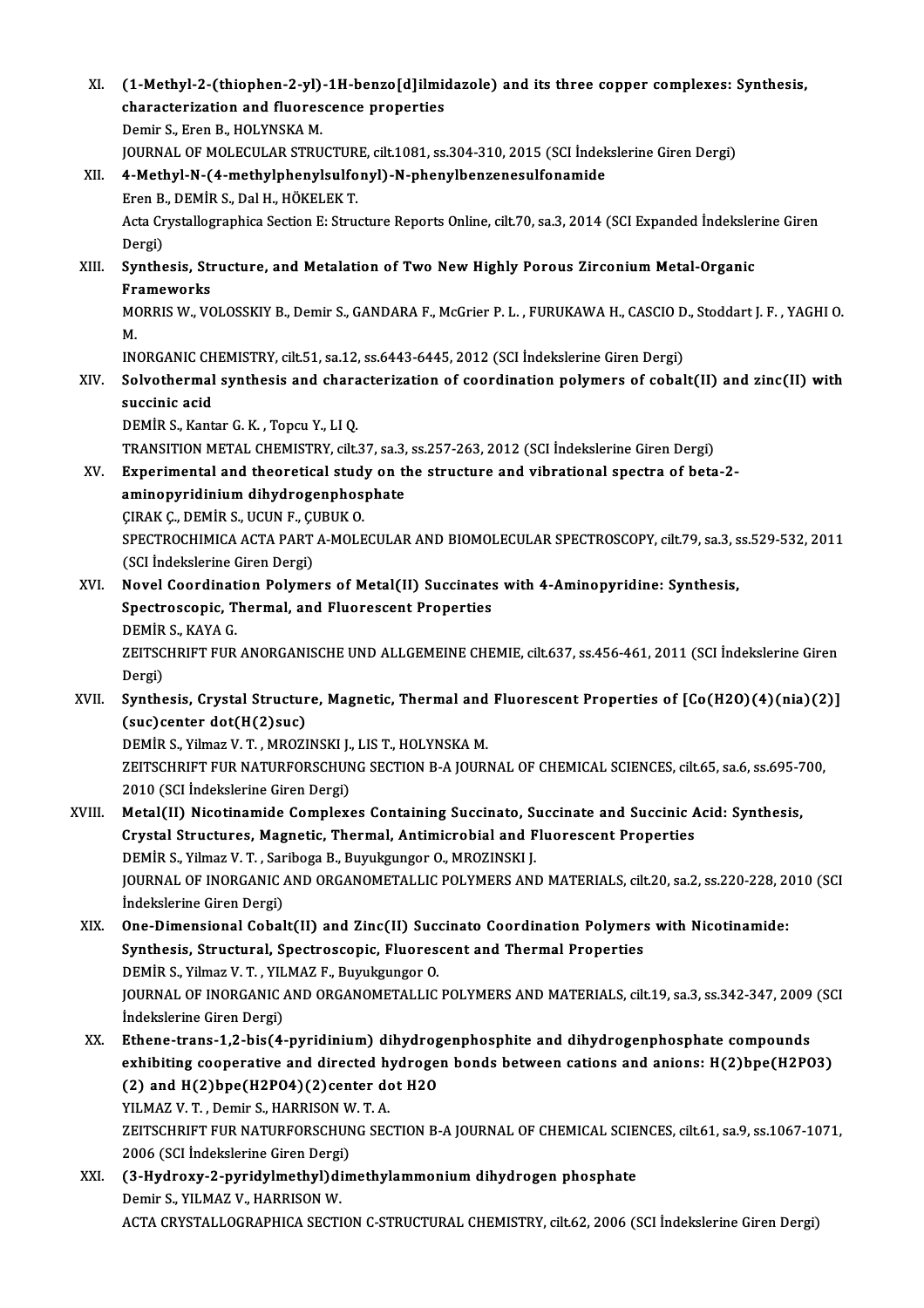XXII. Unusual template center dot center dot center dot template interactions in organically templated<br>Einconbombate networks: (anyWIZn(WDO4)(W2DO4)leenter det W2O )(n) and [meenW(2) [Zn 5] Unusual template center dot center dot center dot template interactions in organically templated<br>zincophosphate networks: {apyH[Zn(HPO4)(H2PO4)]center dot H2O }(n) and [meenH(2) [Zn-5<br>(PO4)(4)][(n) (anyH=2 aminonymidinium Unusual template center dot center dot center dot template interactions in organically templated<br>zincophosphate networks: {apyH[Zn(HPO4)(H2PO4)]center dot H2O }(n) and [meenH(2) [Zn-5<br>(PO4)(4)]}(n) (apyH=2-aminopyridinium zincophosphate networks: {apyH[Zn(HP<br>(PO4)(4)]}(n) (apyH=2-aminopyridiniu<br>YILMAZ V., Demir S., KAZAK C., HARRISON W.<br>SOLID STATE SCIENCES silt 7, 2010 SS 1247.2 (PO4)(4)]}(n) (apyH=2-aminopyridinium and meenH(2) = monoethanol-ethy<br>YILMAZ V., Demir S., KAZAK C., HARRISON W.<br>SOLID STATE SCIENCES, cilt.7, sa.10, ss.1247-1255, 2005 (SCI İndekslerine Giren Dergi) YILMAZ V., Demir S., KAZAK C., HARRISON W.<br>SOLID STATE SCIENCES, cilt.7, sa.10, ss.1247-1255, 2005 (SCI Indekslerine<br>XXIII. A second polymorph of 2-aminopyridinium dihydrogenphosphate<br>Demir S., YILMAZ V., HARRISON W. SOLID STATE SCIENCES, cilt.7, sa.10, ss.1247-1255, 2005 (SCI İndekslerine Giren Dergi) ACTA CRYSTALLOGRAPHICA SECTION C-STRUCTURAL CHEMISTRY, cilt.61, 2005 (SCI İndekslerine Giren Dergi) Demir S., YILMAZ V., HARRISON W.<br>ACTA CRYSTALLOGRAPHICA SECTION C-STRUCTURAL CHEN<br>XXIV. 2-(hydroxymethyl)pyridinium dihydrogenphosphate<br>Domir S. YU MAZ V. HAPPISON W. ACTA CRYSTALLOGRAPHICA SECTI<br>2-(hydroxymethyl)pyridinium<br>Demir S., YILMAZ V., HARRISON W.<br>ACTA CRYSTALLOGRAPHICA SECTI 2-(hydroxymethyl)pyridinium dihydrogenphosphate<br>Demir S., YILMAZ V., HARRISON W.<br>ACTA CRYSTALLOGRAPHICA SECTION C-STRUCTURAL CHEMISTRY, cilt.59, 2003 (SCI İndekslerine Giren Dergi)<br>Tristhanelammenium dihydrosennhosphate Demir S., YILMAZ V., HARRISON W.<br>ACTA CRYSTALLOGRAPHICA SECTION C-STRUCTU<br>XXV. Triethanolammonium dihydrogenphosphate<br>Demir S., YILMAZ V., HARRISON W. ACTA CRYSTALLOGRAPHICA SECTI<br>Triethanolammonium dihydrog<br>Demir S., YILMAZ V., HARRISON W.<br>ACTA CRYSTALLOCRARUICA SECTI Triethanolammonium dihydrogenphosphate<br>Demir S., YILMAZ V., HARRISON W.<br>ACTA CRYSTALLOGRAPHICA SECTION E-STRUCTURE REPORTS ONLINE, cilt.59, 2003 (SCI İndekslerine Giren<br>Dergi) Demir<br>ACTA C<br>Dergi)<br>Mived ACTA CRYSTALLOGRAPHICA SECTION E-STRUCTURE REPORTS ONLINE, cilt.59, 2003 (SCI Indekslerine Giren<br>Dergi)<br>XXVI. Mixed-ligand metal succinate complexes with 1,10-phenanthroline and ethylenediamine: Synthesis,<br>characterization Dergi)<br>Mixed-ligand metal succinate complexes with 1,10-phenanthroline and ethylenediamine: Synthesis,<br>characterization, spectroscopic and thermal studies. Crystal structure of succinatocobalt(II) complex<br>with phenanthroli Mixed-ligand metal s<br>characterization, spe<br>with phenanthroline<br><sup>VII M47 V.</sup> Demir S. AN characterization, spectroscopic and there<br>with phenanthroline<br>YILMAZ V., Demir S., ANDAC O., HARRISON W.<br>JOUPMAL OF COOPDINATION CHEMISTRY ail: with phenanthroline<br>YILMAZ V., Demir S., ANDAC O., HARRISON W.<br>JOURNAL OF COORDINATION CHEMISTRY, cilt.55, sa.8, ss.863-872, 2002 (SCI İndekslerine Giren Dergi)<br>N. (2. Hydnowysthyl) athylane, diammanium hydnogannhasınlata YILMAZ V., Demir S., ANDAC O., HARRISON W.<br>JOURNAL OF COORDINATION CHEMISTRY, cilt.55, sa.8, ss.863-872, 2002 (SCI İndeksleri<br>XXVII. N-(2-Hydroxyethyl)ethylene-diammonium hydrogenphosphate monohydrate<br>Demir S., YILMAZ V., JOURNAL OF COORDINATION CHEMISTRY, cilt<br>N-(2-Hydroxyethyl)ethylene-diammoniu<br>Demir S., YILMAZ V., ANDAC O., HARRISON W.<br>ACTA CRYSTALLOCRARHICA SECTION C CRYS N-(2-Hydroxyethyl)ethylene-diammonium hydrogenphosphate monohydrate<br>Demir S., YILMAZ V., ANDAC O., HARRISON W.<br>ACTA CRYSTALLOGRAPHICA SECTION C-CRYSTAL STRUCTURE COMMUNICATIONS, cilt.58, 2002 (SCI İndekslerine<br>Ciron Dergi) Demir S., YILl<br>ACTA CRYST/<br>Giren Dergi)

## Giren Dergi)<br>Hakemli Kongre / Sempozyum Bildiri Kitaplarında Yer Alan Yayınlar

I. Pre-concentration of Tartrazine by Zirconium Metal-Organic Framework Adsorbent Prior to Suite Rouge C / Sompozy am Brian<br>Pre-concentration of Tartrazine by<br>Spectrophotometric Determination<br>Oumek T. Teksheëh: S. Cam S. DEMID S. Pre-concentration of Tartrazine by :<br>Spectrophotometric Determination<br>Oymak T., Tokalıoğlu Ş., Cam Ş., DEMİR S.<br><sup>Oth Plack See Besin Conference on Analy</sub></sup> 0ymak T., Tokalıoğlu Ş., Cam Ş., DEMİR S.<br>8th Black Sea Basin Conference on Analytical Chemistry (8th BBCAC), İstanbul, Türkiye, 9 - 11 Mayıs 2018, ss.200 Oymak T., Tokalıoğlu Ş., Cam Ş., DEMİR S.<br>8th Black Sea Basin Conference on Analytical Chemistry (8th BBCAC)<br>II. Metal-Organic Frameworks as Hydrogen Evolution Catalysts<br>DEMİR S. ÜLKER E 8th Black Sea Basin<br>Metal-Organic Fra<br>DEMİR S., ÜLKER E.<br><sup>2nd Intornational H</sub>.</sup> DEMİR S., ÜLKER E.<br>3rd International Hydrogen Technologies Congress, Antalya, Türkiye, 15 - 18 Mart 2018, ss.192-193 DEMİR S., ÜLKER E.<br>3rd International Hydrogen Technologies Congress, Antalya, Türkiye, 15 - 18 Mart 2018, ss.192-193<br>III. Zirconium Metal-Organic Framework Platform as a Heterogeneous Catalysts for Electrochemical<br>Hydr 3rd International Hydro<br>Zirconium Metal-Org<br>Hydrogen Evolution<br><sup>Th VED E.</sup> DEMIP S Zirconium Metal-<br>Hydrogen Evoluti<br>ÜLKER E., DEMİR S.<br><sup>2rd Intornational H</sub></sup> Hydrogen Evolution<br>ÜLKER E., DEMİR S.<br>3rd International Hydrogen Technologies Congress, Antalya, Türkiye, 15 - 18 Mart 2018, ss.189-191<br>Metal Organia Eramowarks as Hydrogen Evolution Catalysts ULKER E., DEMIR S.<br>3rd International Hydrogen Technologies Congress, Antalya, Türkiye<br>IV. Metal-Organic Frameworks as Hydrogen Evolution Catalysts<br>DEMIR S. JU KER E 3rd International Hy<br>Metal-Organic Fra<br>DEMİR S., ÜLKER E.<br>The Third Internati IV. Metal-Organic Frameworks as Hydrogen Evolution Catalysts<br>DEMIR S., ÜLKER E.<br>The Third International Hydrogen Technologies Congress, Antalya, Türkiye, 15 - 18 Mart 2018 DEMIR S., ÜLKER E.<br>The Third International Hydrogen Technologies Congress, Antalya, Türkiye, 15 - 18 Mart 2018<br>V. Zirconium Metal-Organic Framework Platform as a Heterogeneous Catalysts for Electrochemical<br>Hydrogen Evo The Third International<br>Zirconium Metal-Org<br>Hydrogen Evolution<br><sup>Th VED E.</sup> DEMIP S Zirconium Metal-<br>Hydrogen Evoluti<br>ÜLKER E., DEMİR S.<br>The Third Internati Hydrogen Evolution<br>ÜLKER E., DEMİR S.<br>The Third International Hydrogen Technologies Congress, Antalya, Türkiye, 15 - 18 Mart 2018 ÜLKER E., DEMİR S.<br>The Third International Hydrogen Technologies Congress, Antalya, Türkiye, 15 - 18 Mart 2018<br>VI. Vortex Assisted Solid Phase Extraction of Lead by Highly Porous Zirconium Metal Organic<br>Framewark The Third Inte<br>Vortex Assis<br>Framework<br>VAVUZ E TO! Framework<br>YAVUZ E., TOKALIOĞLU Ş., DEMİR S., şahan h., PATAT Ş. Framework<br>YAVUZ E., TOKALIOĞLU Ş., DEMİR S., şahan h., PATAT Ş.<br>International Conference: 10th Aegean Analytical Chemistry Days, Çanakkale, Türkiye, 29 Eylül - 02 Ekim 2016, YAVUZ<br>Intern<br>ss.120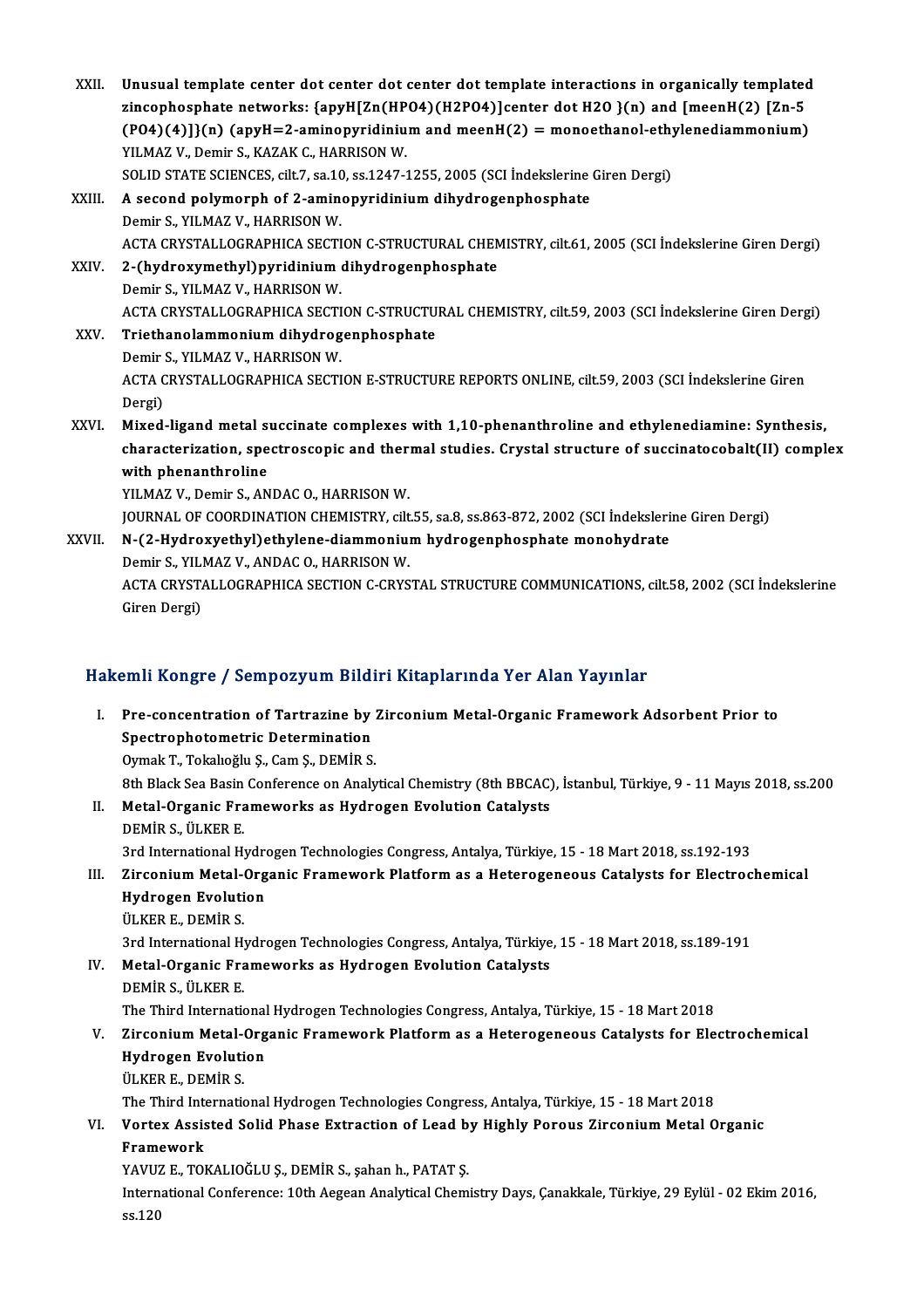| VII.   | Metal-Organic Frameworks Improve the Stability of Solar Cells                                                           |
|--------|-------------------------------------------------------------------------------------------------------------------------|
|        | NEVRUZOĞLU V., DEMİR S., Karaca G., TOMAKİN M., Bilgin N., YILMAZ F.                                                    |
|        | Physical-Chemical Problems of Renewable Energy, 11 International Conference, St Petersburg, Rusya, 16 - 18              |
|        | Kasım 2015, ss 199-200                                                                                                  |
| VIII.  | METAL-ORGANIC FRAMEWORKS BASED ON COPPER(I) IODIDE                                                                      |
|        | DEMİR S., CEPNI H. M., Bilgin N., HOLYNSKA M., YILMAZ F.                                                                |
|        | International Porous and Powder Materials Symposium and Exhibition, PPM 2015, İzmir, Türkiye, 15 - 18 Eylül             |
|        | 2015, ss 169                                                                                                            |
| IX.    | SYNTHESIS, CHARACTERIZATION AND POST-METALATION OF NEW ZIRCONIUM METAL-ORGANIC                                          |
|        | FRAMEWORKS WITH LEWIS BASIC SITES                                                                                       |
|        | DEMİR S., Bilgin N., CEPNI H. M., YILMAZ F., FURUKAWA H.                                                                |
|        | International Porous and Powder Materials Symposium and Exhibition, PPM 2015, İzmir, Türkiye, 15 - 18 Eylül             |
|        | 2015, ss 171                                                                                                            |
| Χ.     | BAZI YENİ ZİRKONYUM METAL-ORGANİK KAFES YAPILARIN SENTEZİ, KARAKTERİZASYONU VE                                          |
|        | SENTEZ SONRASI METALLENDİRİLMELERİ                                                                                      |
|        | DEMİR S., Bilgin N., CEPNI H. M., YILMAZ F., FURUKAWA H.                                                                |
|        | 27. Ulusal Kimya Kongresi, Çanakkale, Türkiye, 23 - 28 Ağustos 2015, ss.745                                             |
| XI.    | BAKIR(I) İYODÜR ESASLI METAL-ORGANİK KAFES YAPILAR                                                                      |
|        | DEMİR S., CEPNI H. M., Bilgin N., HOLYNSKA M., YILMAZ F.                                                                |
|        | 27. Ulusal Kimya Kongresi, Çanakkale, Türkiye, 23 - 28 Ağustos 2015, cilt.-, ss.765                                     |
| XII.   | High Carbon Selectivity With Zeolitic Imidazolate Frameworks                                                            |
|        | KESKIN S., DEMİR S.                                                                                                     |
|        | International Porous and Powder Materials Symposium and Exhibition, PPM 2013, İzmir, Türkiye, 3 - 06 Eylül              |
|        | 2013, ss 177                                                                                                            |
| XIII.  | A Zn-FERULATE METAL-ORGANIC FRAMEWORK                                                                                   |
|        | DEMIR S., CEPNI H. M., TOPCU Y., HOLYNSKA M.                                                                            |
|        | International Porous and Powder Materials Symposium and Exhibition, PPM 2013, İzmir, Türkiye, 3 - 06 Eylül              |
|        | 2013, ss 354                                                                                                            |
| XIV.   | Zirconium-Based Metal-Organic Frameworks                                                                                |
|        | MORRIS W., VOLOSSKIY B., DEMIR S., GANDARA F., MCGRIER P. L., FURUKAWA H., CASCIO D., STODDART J. F.,                   |
|        | YAGHI O.M.                                                                                                              |
|        | International Porous and Powder Materials Symposium and Exhibition, PPM 2013, İzmir, Türkiye, 3 - 06 Eylül              |
|        | 2013, ss 165                                                                                                            |
| XV.    | Bazı Geçiş Metal Komplekslerinin Endüstriyel Atık Olan Boyaların Parçalanmasında Katalizör Olarak                       |
|        | Kullanımı,                                                                                                              |
|        | YILMAZ F, ADIGÜZEL E, DEMİR S.                                                                                          |
|        | IV. Ulusal Anorganik Kimya Kongresi, Tokat, Türkiye, 30 Mayıs - 02 Haziran 2013, ss.1                                   |
| XVI.   | Zirkonyum Esaslı Metal-Organik Kafes Yapılar                                                                            |
|        | DEMIR S.                                                                                                                |
|        | 4. Ulusal Anorganik Kimya Kongresi, Tokat, Türkiye, 30 Mayıs - 02 Haziran 2013, ss.21                                   |
| XVII.  | bazı kobalt II karboksilatların sentezi kristal yapıları termal ve adsorpsiyon özellikleri                              |
|        | DEMIR S., KAYA KANTAR G., TOPCU Y., LI Q.                                                                               |
|        | III. ulusal Anorganik kimya kongresi, Türkiye, 19 - 22 Mayıs 2011                                                       |
| XVIII. | metal organik kafes yapıları ve kullanım alanları                                                                       |
|        | DEMIR S., KAYA KANTAR G.                                                                                                |
|        | NABİTEK-2010, 20 - 23 Haziran 2010                                                                                      |
| XIX.   | Metal-Organik Kafes Yapılarda Hidrojen Depolanması                                                                      |
|        | DEMIR S, TOPCU Y                                                                                                        |
|        | IV. Ulusal Hidrojen Enerjisi Kongresi ve Sergisi (Uluslararası Katılımlı), Kocaeli, Türkiye, 15 - 16 Ekim 2009, ss.0-39 |
| XX.    | Bazı Yeni Metal-Süksinat Komplekslerinin Sentezi, Karakterizasyonu ve Magnetik Özellikleri                              |
|        | DEMIR S., YILMAZ F.                                                                                                     |
|        |                                                                                                                         |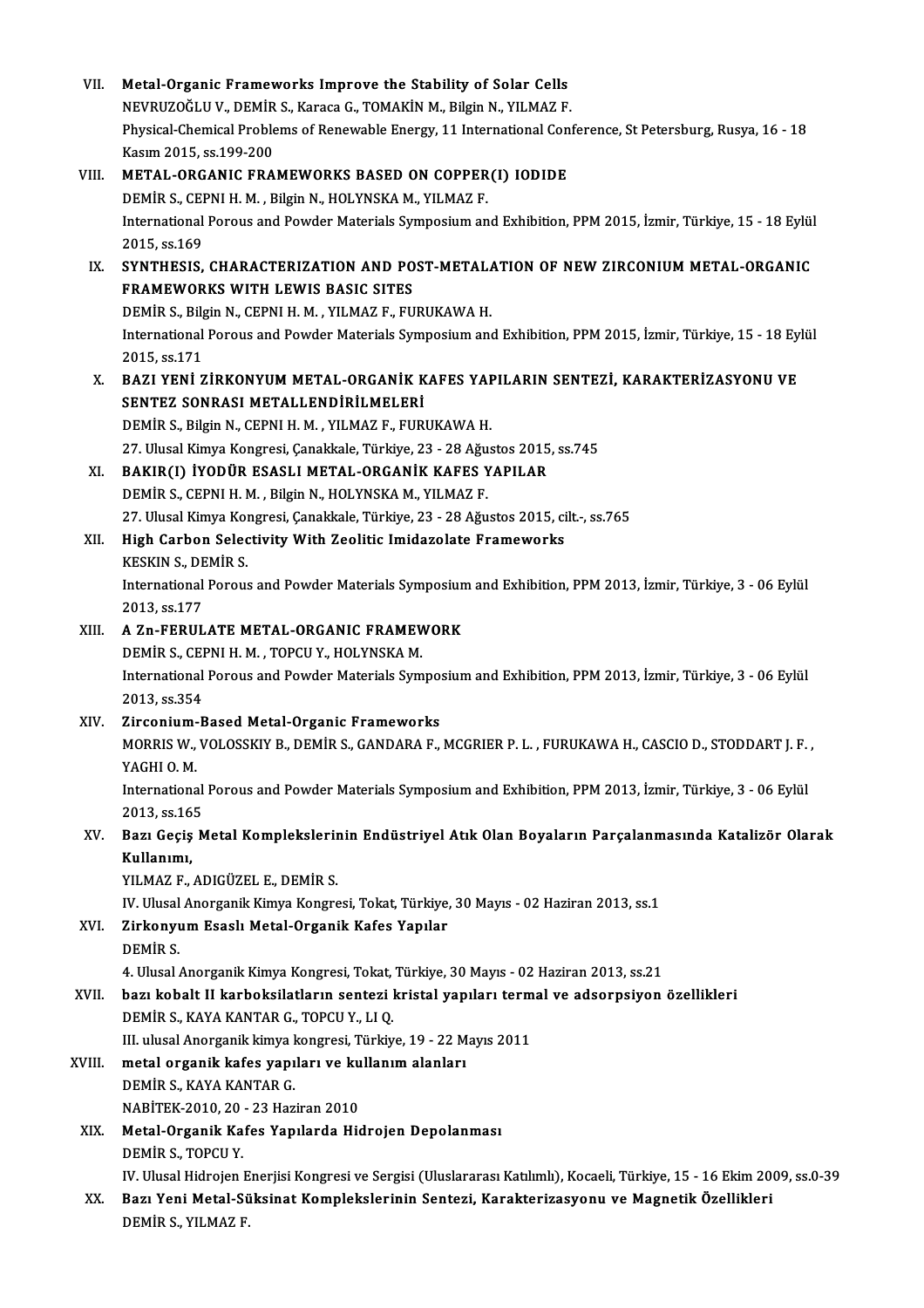II. Ulusal Anorganik Kimya Kongresi, Elazığ, Türkiye, 16 - 19 Mayıs 2009, ss.257

II. Ulusal Anorganik Kimya Kongresi, Elazığ, Türkiye, 16 - 19 Mayıs 2009, ss.257<br>XXI. Süksinik Asit Molekülü ve Süksinat Anyonunu Birarada İçeren Co(II) VE Ni(II) Komplekslerinin<br>Senteri, Kristal Yanıları, Termik ve El II. Ulusal Anorganik Kimya Kongresi, Elazığ, Türkiye, 16 - 19 Mayı<br>Süksinik Asit Molekülü ve Süksinat Anyonunu Birarada İç<br>Sentezi, Kristal Yapıları, Termik ve Fluoresans Özellikleri<br>DEMİR S. YU MAZ E Süksinik Asit Mole<br>Sentezi, Kristal Ya<sub>l</sub><br>DEMİR S., YILMAZ F.<br>H. Hlusal Anexsanik I Sentezi, Kristal Yapıları, Termik ve Fluoresans Özellikleri<br>DEMİR S., YILMAZ F.<br>II. Ulusal Anorganik Kimya Kongresi, Elazığ, Türkiye, 16 - 19 Mayıs 2009, ss.258 DEMİR S., YILMAZ F.<br>II. Ulusal Anorganik Kimya Kongresi, Elazığ, Türkiye, 16 - 19 Mayıs 2009, ss.258<br>XXII. Rize Üniversitesi Gözüyle Üniversite- Sanayi İşbirliğinde Fırsatlar ve Engeller<br> II. Ulusal Anorganik Kimya Kongresi, Elazığ<br>Rize Üniversitesi Gözüyle Üniversite-<br>DEMİR S., ÖZİL M., KOÇYİĞİT N., TABAK A.<br>Üniversite Sanavi İshirliği Ulusal Kongresi Rize Üniversitesi Gözüyle Üniversite- Sanayi İşbirliğinde Fırsatlar ve Engeller<br>DEMİR S., ÖZİL M., KOÇYİĞİT N., TABAK A.<br>Üniversite Sanayi İşbirliği Ulusal Kongresi-2009, Eskişehir, Türkiye, 7 - 08 Mayıs 2009, ss.398-406<br>B DEMİR S., ÖZİL M., KOÇYİĞİT N., TABAK A.<br>Üniversite Sanayi İşbirliği Ulusal Kongresi-2009, Eskişehir, Türkiye, 7 - 08 Mayıs 20<br>XXIII. Rize Üniversitesi Gözüyle Üniversite Sanayi İşbirliği Fırsatlar ve Engeller<br>DEMİR S. ÖZÜ Üniversite Sanayi İşbirliği Ulusal Kongresi-<br>Rize Üniversitesi Gözüyle Üniversite :<br>DEMİR S., ÖZİL M., KOÇYİĞİT N., TABAK A.<br>Üniversite, Sanayi İsbirliği Merkerleri Plati Rize Üniversitesi Gözüyle Üniversite Sanayi İşbirliği Fırsatlar ve Engeller<br>DEMİR S., ÖZİL M., KOÇYİĞİT N., TABAK A.<br>Üniversite- Sanayi İşbirliği Merkezleri Platformu (ÜSİMP) Üniversite Sanayi İşbirliği Ulusal Kongresi-200 DEMİR S., ÖZİL M., KOÇYİĞİT N., TABAK A.<br>Üniversite- Sanayi İşbirliği Merkezleri Platformu (<br>Eskişehir, Türkiye, 7 - 08 Mayıs 2009, ss.398-406<br>Kanısık Lizantlı E.E. diatilbanbitünik asit, sinki Üniversite- Sanayi İşbirliği Merkezleri Platformu (ÜSİMP) Üniversite Sanayi İşbirliği Ulusal Kongresi-<br>Eskişehir, Türkiye, 7 - 08 Mayıs 2009, ss.398-406<br>XXIV. Karışık ligantlı 5,5-dietilbarbitürik asit-çinko komplekslerini Eskişehir, Türkiye, 7 - 08 Mayı:<br>Karışık ligantlı 5,5-dietilba<br>elektrokimyasal özellikleri<br>DEMİP S. YU MAZ E. YU MAZ elektrokimyasal özellikleri<br>DEMİR S., YILMAZ F., YILMAZ V. elektrokimyasal özellikleri<br>DEMİR S., YILMAZ F., YILMAZ V.<br>XXII. Ulusal Kimya Kongresi, Magusa, Kıbrıs (Kktc), 6 - 10 Ekim 2008<br>Kanısık Ligantlı Barı Gesis Metal Süksinate Kamplekslepinin S DEMİR S., YILMAZ F., YILMAZ V.<br>XXII. Ulusal Kimya Kongresi, Magusa, Kıbrıs (Kktc), 6 - 10 Ekim 2008<br>XXV. Karışık Ligantlı Bazı Geçiş Metal-Süksinato Komplekslerinin Sentezi Spektroskopik, Termik ve Yapısal<br>Özelliklerin XXII. Ulusal Kimya Kongresi, N<br>Karışık Ligantlı Bazı Geçiş<br>Özelliklerinin İncelenmesi<br>DEMİR S. XII MAZ E. XII MAZ Karışık Ligantlı Bazı Geçiş M<br>Özelliklerinin İncelenmesi<br>DEMİR S., YILMAZ F., YILMAZ V.<br>YYIL Hlusel Kimus Kongresi Mas Özelliklerinin İncelenmesi<br>DEMİR S., YILMAZ F., YILMAZ V.<br>XXII. Ulusal Kimya Kongresi, Magusa, Kıbrıs (Kktc), 6 - 10 Ekim 2008<br>Konjak ligantlı gümüş barbital kompleksleri DEMİR S., YILMAZ F., YILMAZ V.<br>XXII. Ulusal Kimya Kongresi, Magusa, Kıbrıs (Kktc)<br>XXVI. Karışık ligantlı gümüş barbital kompleksleri<br>YILMAZ F., DEMİR S., YILMAZ V. XXII. Ulusal Kimya Kongresi, Mag<br><mark>Karışık ligantlı gümüş barbit</mark><br>YILMAZ F., DEMİR S., YILMAZ V.<br>YYIL Ulusal Kimya Kongresi Mag Karışık ligantlı gümüş barbital kompleksleri<br>YILMAZ F., DEMİR S., YILMAZ V.<br>XXII. Ulusal Kimya Kongresi, Magusa, Kıbrıs (Kktc), 6 - 10 Ekim 2008<br>Sanayi Görüyle Sanayi Üniyersite İsbirliği Önündeki Engeller YILMAZ F., DEMİR S., YILMAZ V.<br>XXII. Ulusal Kimya Kongresi, Magusa, Kıbrıs (Kktc), 6 - 10 Ekim 2008<br>XXVII. Sanayi Gözüyle Sanayi-Üniversite İşbirliği Önündeki Engeller ve Çözüm Önerileri: Rize Örneği<br>DEMİR S. TARAK A. XXII. Ulusal Kimya Kongresi, Ma<br><mark>Sanayi Gözüyle Sanayi-Üniv</mark><br>DEMİR S., TABAK A., YILMAZ F.<br>Üniversite Sanavi İsbirliği Ulusa Sanayi Gözüyle Sanayi-Üniversite İşbirliği Önündeki Engeller ve Çözüm Önerileri: Rize (<br>DEMİR S., TABAK A., YILMAZ F.<br>Üniversite Sanayi İşbirliği Ulusal Kongresi-2008, Adana, Türkiye, 26 - 27 Haziran 2008, ss.222-235

Üniversite Sanayi İşbirliği Ulusal Kongresi-2008, Adana, Türkiye, 26 - 27 Haziran 2008, ss.222-235<br>Desteklenen Projeler

Desteklenen Projeler<br>Nevruzoğlu V., Demir S., Yeşil Duymuş Z., Tomakin M., Ateş S. M. , Çağlar İ., TÜBİTAK Projesi, 118F079-Metal-Organik<br>Kafeş Yanı Destakli Yani Nesil İmplantların Ünstilmesi, 2019, 2020 B SSCSKISHSH I I I SJSISI<br>Nevruzoğlu V., Demir S., Yeşil Duymuş Z., Tomakin M., Ateş S. M. , Ça<br>Kafes Yapı Destekli Yeni Nesil İmplantların Üretilmesi, 2018 - 2020<br>DEMİR S. Com S. Vülveköğretim Kurumları Destekli Breis, Fe Nevruzoğlu V., Demir S., Yeşil Duymuş Z., Tomakin M., Ateş S. M. , Çağlar İ., TÜBİTAK Projesi, 118F079-Metal-Org<br>Kafes Yapı Destekli Yeni Nesil İmplantların Üretilmesi, 2018 - 2020<br>DEMİR S., Cam Ş., Yükseköğretim Kurumları

Kafes Yapı Destekli Yeni Nesil İmplantların Üretilmesi, 2018 - 2020<br>DEMİR S., Cam Ş., Yükseköğretim Kurumları Destekli Proje, Fabrika çay atıklarından metal-organik kafes yapılar<br>katalizörlüğünde vanilin üretimi, 2018 - 20 DEMİR S., Cam Ş., Yükseköğretim Kurumları Destekli Proje, Fabrika çay atıklarından metal-organik kafes yapılar<br>katalizörlüğünde vanilin üretimi, 2018 - 2020<br>DEMİR S., Diğer Özel Kurumlarca Desteklenen Proje, Alternatif ene

katalizörlüğünde vanilin üretimi, 2018 - 2020<br>DEMİR S., Diğer Özel Kurumlarca Desteklenen Proje, Alternatif enerji kaynağı hidrojen depolama özelliğine sahip<br>Yeni metal-organik kafes yapılarının sentezi, karakterizasyonu v DEMİR S., Diğer Özel Kurumlarca Desteklenen Proje, Alternatif enerji kaynağı hidrojen depolama özelliğine sahip baz<br>yeni metal-organik kafes yapılarının sentezi, karakterizasyonu ve kullanım alanalrının araştırılması, 2012 yeni metal-organik kafes yapılarının sentezi, karakterizasyonu ve kullanım alanalrının araştırılması, 2012 - 2016<br>DEMİR S., YILMAZ F., NEVRUZOĞLU V., TÜBİTAK Projesi, Metal-Organik Kafes Yapılar ve Enerji Uygulamaları, 201 DEMİR S., YILMAZ F., NEVRUZOĞLU V., TÜBİTAK Projesi, Metal-Organik Kafes Yapılar ve Enerji Uygulamaları, 2013 -<br>2015<br>DEMİR S., Yükseköğretim Kurumları Destekli Proje, Bazı Geçiş Metal-Karboksilat Polimerlerinin Sentezi, Sp

2015<br>DEMİR S., Yükseköğretim Kurumları Destel<br>Termik Ve Yapısal Özellikleri, 2010 - 2012 Termik Ve Yapısal Özellikleri, 2010 - 2012<br>Bilimsel-Hakemlikler

MICROPOROUS AND MESOPOROUS MATERIALS, SCI Kapsamındaki Dergi, Aralık 2021 MICROPOROUS AND MESOPOROUS MATERIALS, SCI Kapsamındaki Dergi, Aralık 2021<br>MICROPOROUS AND MESOPOROUS MATERIALS, SCI Kapsamındaki Dergi, Aralık 2021<br>MICROPOROUS AND MESOPOROUS MATERIALS, SCI Kapsamındaki Dergi, Flim 2021 MICROPOROUS AND MESOPOROUS MATERIALS, SCI Kapsamındaki Dergi, Aralık 2021<br>MICROPOROUS AND MESOPOROUS MATERIALS, SCI Kapsamındaki Dergi, Aralık 2021<br>MICROPOROUS AND MESOPOROUS MATERIALS, SCI Kapsamındaki Dergi, Ekim 2021<br>JO MICROPOROUS AND MESOPOROUS MATERIALS, SCI Kapsamındaki Dergi, Ara<br>MICROPOROUS AND MESOPOROUS MATERIALS, SCI Kapsamındaki Dergi, Eki<br>JOURNAL OF MOLECULAR STRUCTURE, SCI Kapsamındaki Dergi, Ekim 2021<br>JOURNAL OF MOLECULAR STR MICROPOROUS AND MESOPOROUS MATERIALS, SCI Kapsamındaki Dergi, Ekim 2021<br>JOURNAL OF MOLECULAR STRUCTURE, SCI Kapsamındaki Dergi, Ekim 2021<br>JOURNAL OF MOLECULAR STRUCTURE, SCI Kapsamındaki Dergi, Ekim 2021 JOURNAL OF MOLECULAR STRUCTURE, SCI Kapsamındaki Dergi, Haziran 2021 JOURNAL OF MOLECULAR LIQUIDS, SCI Kapsamındaki Dergi, Mayıs 2021